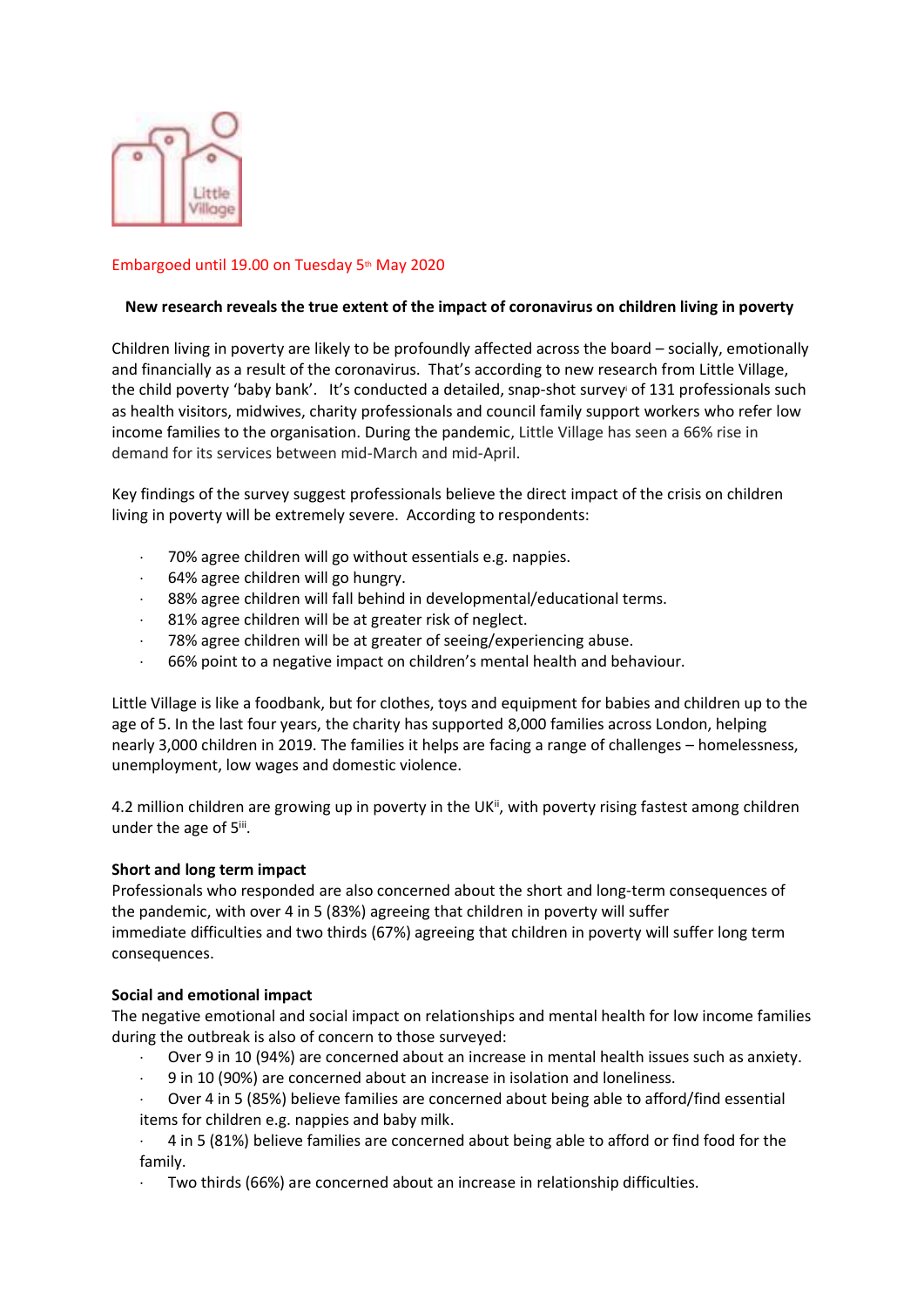· Nearly half (46%) are concerned about an increase in domestic violence.

# **Severe financial difficulties**

Meanwhile the survey highlights the stark reality of life on a low income during the outbreak with the creation of severe financial difficulties for families. Of those surveyed:

- · 73% agree coronavirus has increased food costs due to supermarket shortages, price rises and delivery costs.
- · Many respondents agree loss of income is a big issue for families, with 59% pointing to loss of income due to self-isolation or illness, 53% loss of income due to reduced hours and 52% due to delays in benefits payments.
- · Meanwhile 18% agree that families are paying more for increased broadband costs due to home educating children.

# **Access to vital support squeezed**

Over half (55%) of respondents said demand for their services has gone up while over 9 in 10 (93%) professionals who took part in the survey agree that it is harder to support families in the way they would want to. Many respondents are now only able to provide online or phone support to families, rather than face to face contact.

Practical difficulties as a result of the pandemic mean 83% of respondents say accessing community and charity services will be harder, 71% says accessing child support services will be harder, 69% say accessing health services will be harder and 63% say accessing educational materials to support home learning with be harder.

# **Significant government support required**

- · Nearly nine in ten (87%) respondents agree the government needs to put more support into looking after low-income families at this time.
- · Three quarters (73%) agree that the government has not fully understood the impact that coronavirus is having on children in poverty.

#### **Solutions to help families**

The top three measures that the professionals surveyed agree would most help low income families to survive the crisis are:

- · Over half (56%) say government provided food and essentials packages.
- · 45% say promise of rent payments being covered.
- 41% say guarantee of no eviction.

#### **Sophia Parker, Chief Executive and Founder of Little Village said:**

"Children living in poverty have been subjected to a broken system for a long time. We're facing unprecedented demand from families needing our help and this survey paints a bleak picture. Families who were already on the edge of coping before the pandemic are now struggling with the costs of essentials. Lockdown in cramped, low quality housing makes everyday life so much harder. We are also deeply concerned about the economic crisis that is likely to follow this public health crisis. Unless urgent action is taken, we think we will see a sharp increase in inequality between children trapped in poverty and their better off peers. As we know, such gaps risk affecting future life chances as well as blighting childhoods, and that is to the detriment of us all."

#### **Respondents to the survey also shared their concerns.**

One told Little Village: